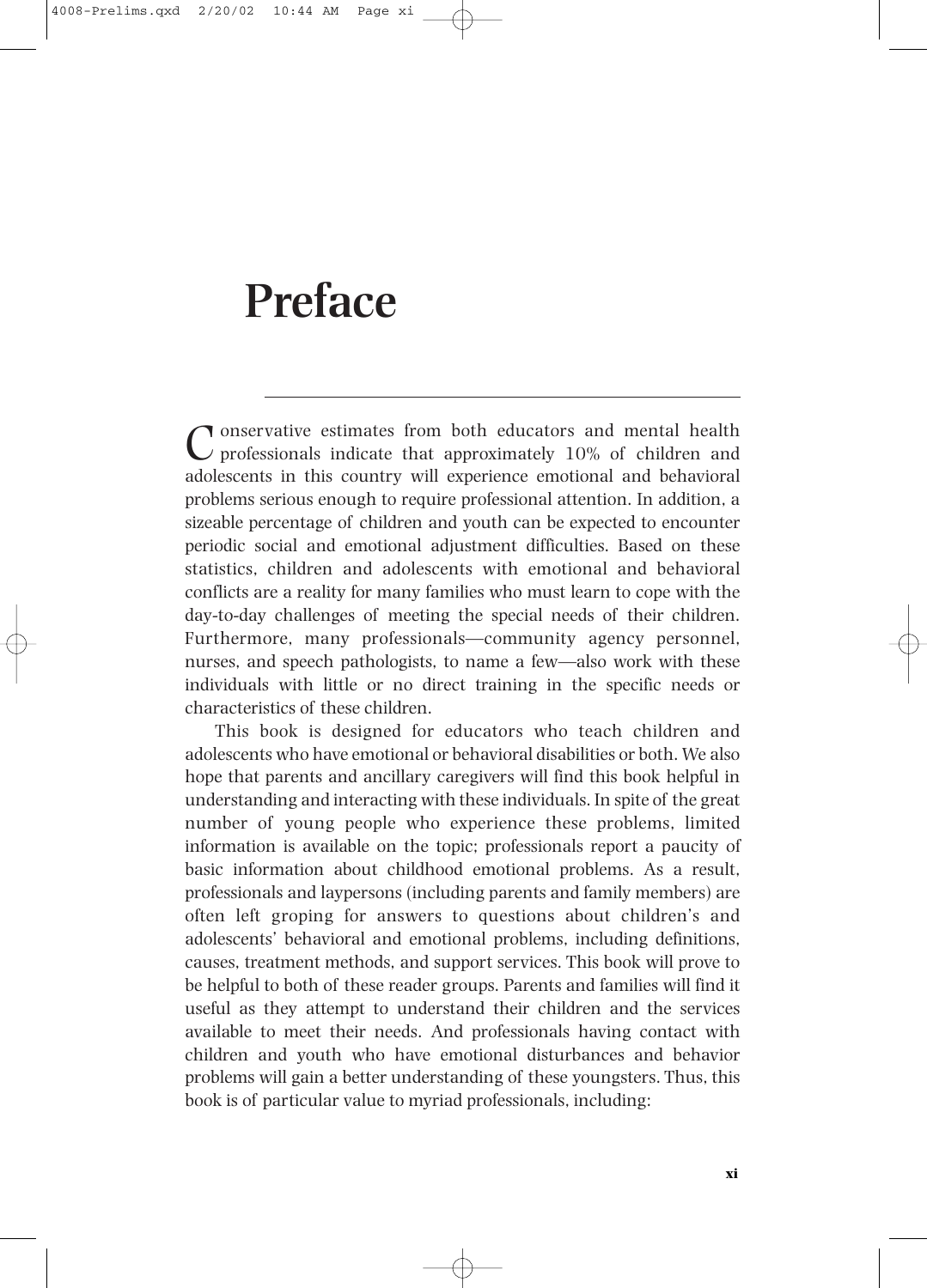#### **xii • Emotional and Behavioral Problems**

- Physicians
- Nurses
- Social workers
- Judges
- Juvenile workers
- Occupational therapists
- Physical therapists
- Speech pathologists
- Teachers
- Counselors

It is our intention to provide straightforward, basic information about childhood and adolescent emotional and behavioral problems; issues that represent diversity will be integrated in the text. Interspersed throughout each chapter is content designed to highlight the most commonly perceived issues in a functional manner. The following is an outline of topics that will be discussed:

#### **Chapter 1. Introduction to Emotional Disturbance and Behavioral Disorders**

- An overview of issues related to understanding children and youth with emotional and behavioral problems
- Understanding that disturbing behavior may be a disability (such as visual impairment)
- Behavior problems that can be linked to a disability (e.g., serious emotional disturbance and related psychiatric problems, behavior disorders, attention deficit hyperactivity disorder, learning disabilities)
- Behavior problems that are primarily related to environmental and other non-(bio)physical factors

#### **Chapter 2. Major Types of Emotional and Behavioral Disorders**

- Various forms and subtypes of emotional and behavioral disorders of children and youth discussed in practical terms, including those primarily by school professionals and community mental health practitioners (e.g., hyperactivity, anxiety, phobias, depression, substance abuse, withdrawn behaviors, anorexia nervosa, conduct disorders)
- Characteristics and other salient information, such as prevalence, presented for the major forms of disorders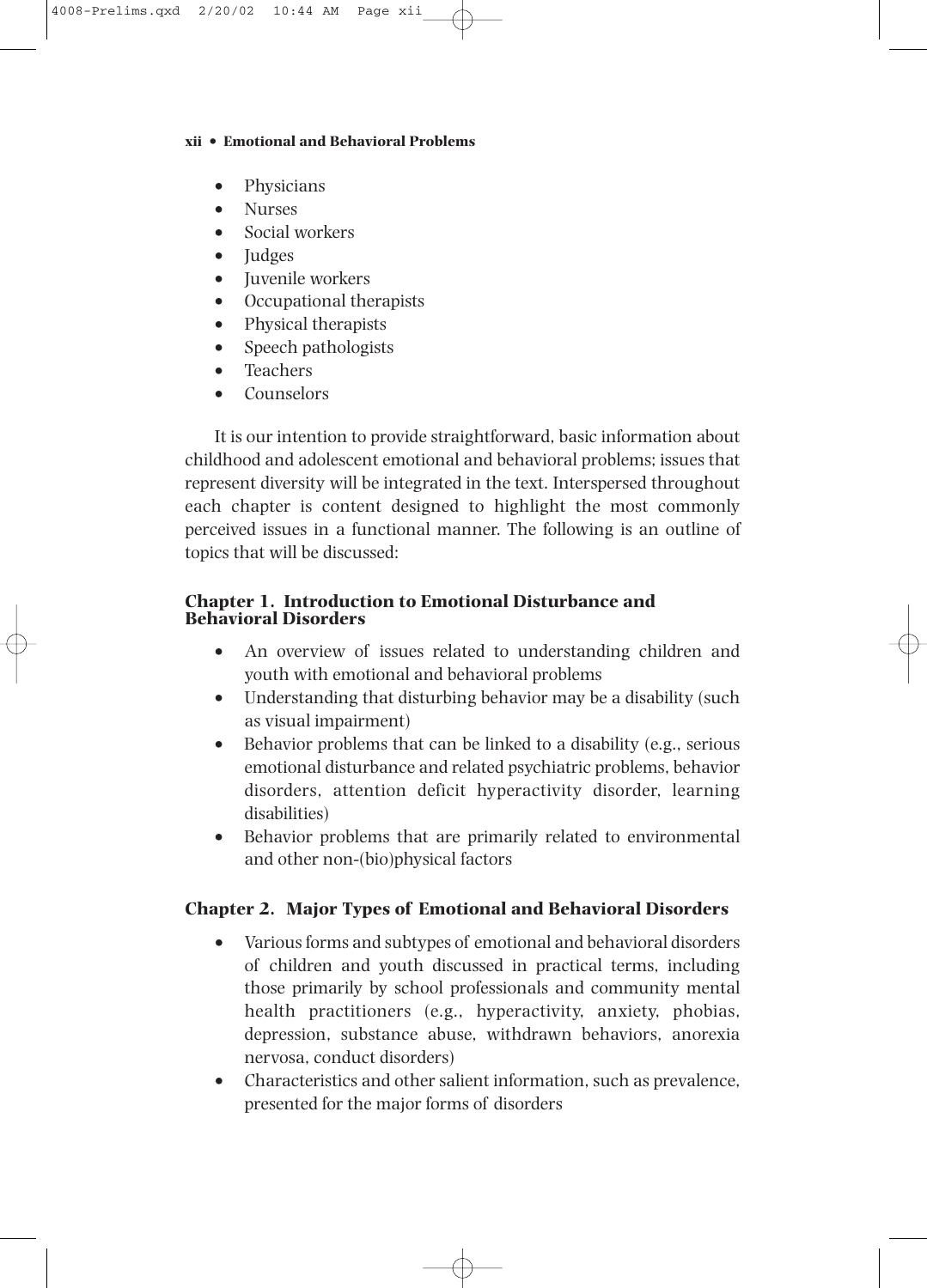#### **Preface • xiii**

## **Chapter 3. Causes of Emotional and Behavioral Disorders**

- The causes of emotional and behavioral problems and related disorders
- Family and community influences on behavior
- Setting-specific influences (school or home, etc.)
- Situation-specific influences (death, divorce)
- Biological (or possible genetic) influences
- Possibility of cure

4008-Prelims.qxd 2/20/02 10:44 AM Page xiii

#### **Chapter 4. Evaluating and Assessing Students Who Have Emotional and Behavioral Disorders**

- The purpose of evaluation
- Defining the troubling behavior or emotions (or both)
- Questions related to screening, diagnosing, and evaluating the progress of students identified as having emotional and behavioral problems
- The professionals involved in conducting evaluations
- Diagnostic and assessment methods, such as rating scales, interviews, and observations; examples of these methods provided

## **Chapter 5. Violence and Aggression in Schools**

- The difference between aggressive and violent behaviors
- Responses to school violence and aggression
- Reducing and preventing violence and aggression in schools
- Juvenile delinquency

## **Chapter 6. Adolescents Who Have Emotional and Behavioral Disorders and the Juvenile Justice System**

- Relationship between EBD and adjudication
- Ethnicity, mental health, and juvenile justice in the United States
- Educational options for adjudicated youth
- Special education in correctional settings

## **Chapter 7. Treatment of Emotional and Behavioral Disorders**

- The nature and characteristics of different forms of treatment and intervention for children and youth with emotional and behavioral disorders
- Psychoanalytic, behavioral, cognitive, and other major treatment forms
- Different program options available in school and community settings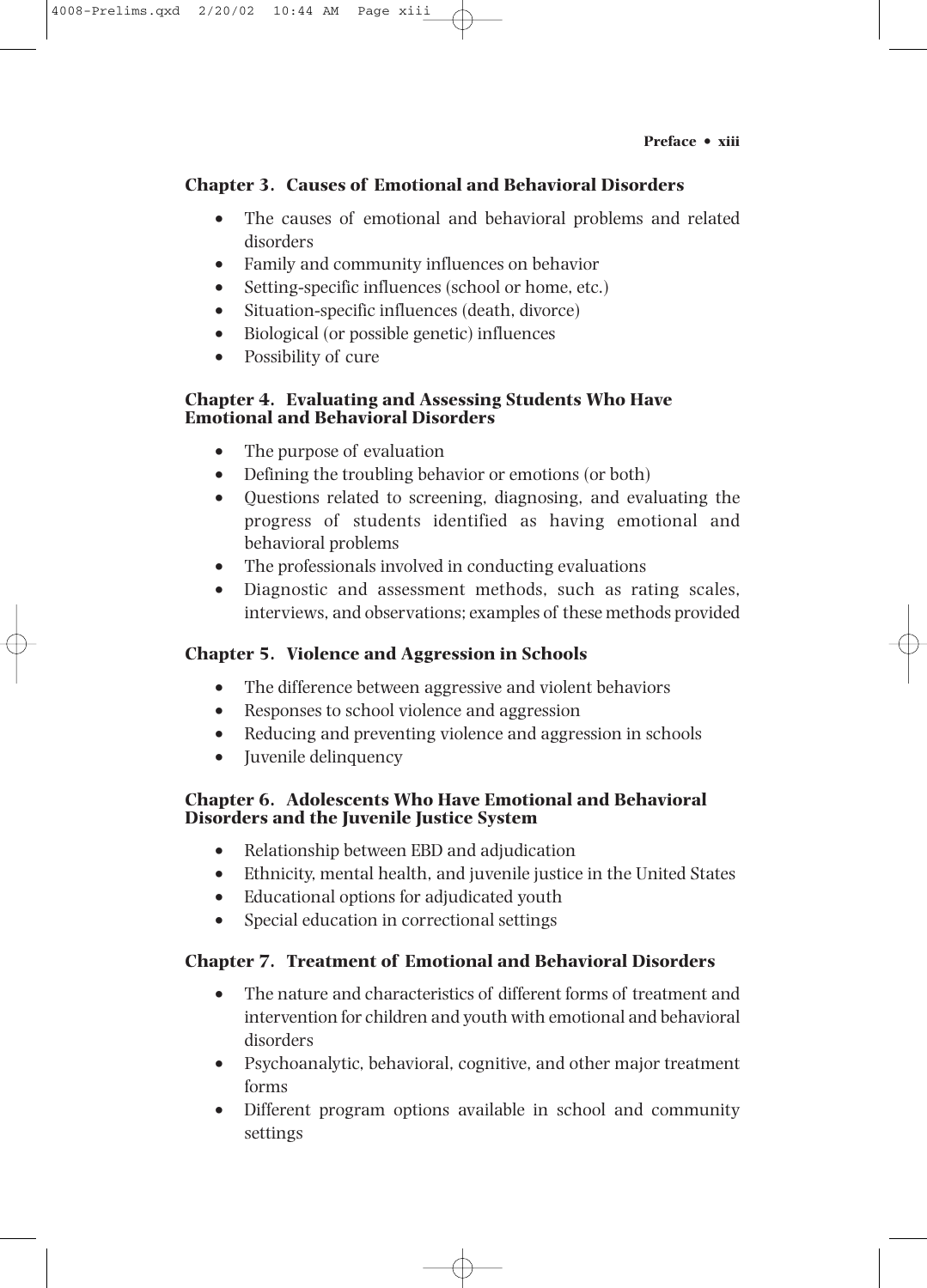#### **xiv • Emotional and Behavioral Problems**

- Detailed management programs (rules, positive and negative consequences) for the home, classroom, and clinic settings
- Specific management techniques

#### **Chapter 8. School-Based Placements**

- How professionals and parents may identify and access appropriate resources for children and youth with emotional and behavioral disorders, including educational service options and the roles of various mental health services, such as community mental health, residential treatment, and so forth.
- Early childhood concerns (preschool, Head Start)

#### **Chapter 9. Supporting Students With Emotional and Behavioral Disorders Outside the Public School Setting**

- Medical interventions used to treat children and youth with emotional and behavioral disorders
- Major forms of medications prescribed for children with psychiatric problems, including how they work and how they are started, maintained, and discontinued
- Possible short-term and long-term effects
- Nontraditional interventions

#### **Chapter 10. The Role of Families in Supporting Children With Emotional and Behavioral Concerns**

- The role of effective parent and professional communication and partnership
- Effective planning and problem solving for children and youth with emotional and behavioral disorders: professionals and families participating in identifying, planning, and implementing educational strategies, support services, and problem-solving programs
- The role of school and community professionals in assisting parents and family members to plan for and use appropriate strategies to respond to various short-term and long-term issues and challenges of children and youth with emotional and behavioral disorders
- Facilitating social support and peer relations, including personcentered planning